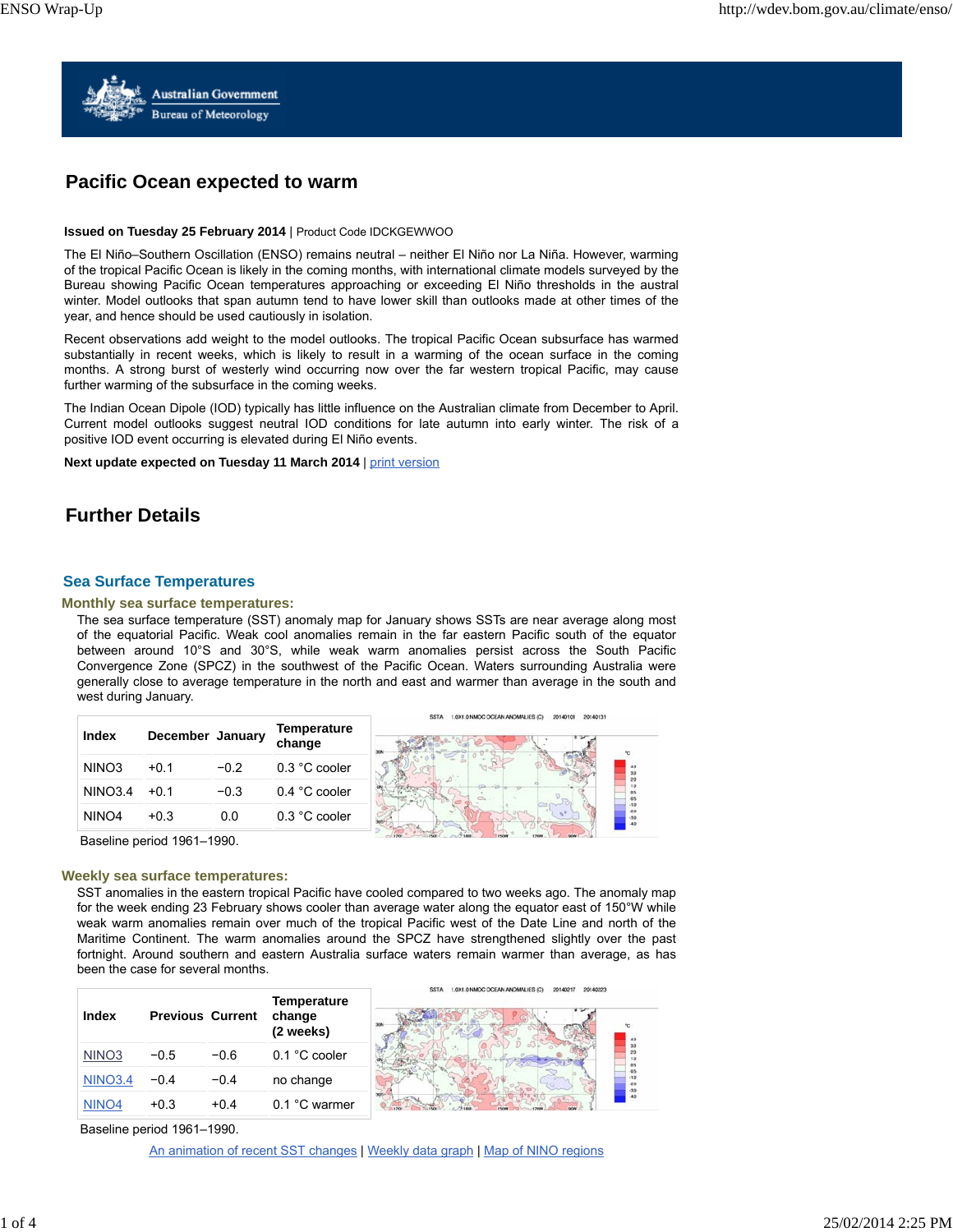# **Pacific ocean sub-surface temperatures**

## **Monthly sub-surface:**

The four-month sequence of sub-surface temperature anomalies (to 24 February) shows a recent warming of the sub-surface of the ocean in the western and central Pacific with cooling in the eastern sub-surface. This pattern of cool anomalies in the east and warm anomalies in the west has been generally similar for many months, but has strengthened significantly over the past three months. Water in an area of the eastern equatorial Pacific Ocean sub-surface between 120°W and 100°W at around 100 m depth is more than 4 °C cooler than average; warm anomalies in the western Pacific are weaker, reaching 3 °C at around 150 m depth around the Date Line.

#### **Weekly sub-surface:**

The sub-surface map for the 5 days ending 24 February shows a large area of warmer than average water in the sub-surface of the equatorial Pacific, reaching more than 4 °C above than average at around 150 m depth in the central Pacific. The animation of sub-surface temperatures over recent weeks shows the development and progression of this pool of warmer-than-average water across the Pacific. This warming of the sub-surface has occurred as a result of strong westerly wind anomalies over the western tropical Pacific in recent weeks.





Animation of recent sub-surface changes | Archive of sub-surface temperature charts

#### **Southern Oscillation Index:**

The Southern Oscillation Index (SOI) has continued to drop over the past two weeks as was expected. The latest approximate 30-day SOI value to 23 February is +2.6, well within the neutral range.

Sustained positive values of the SOI above +8 may indicate a La Niña event, while sustained negative values below −8 may indicate an El Niño event. Values of between about +8 and −8 generally indicate neutral conditions.



#### **Trade winds:**

Strong westerly wind anomalies are present in the tropical Pacific west of the Date Line while trade winds are near-average along in the eastern half of the tropical Pacific (see anomaly map for the 5 days ending 23 February). This is the second strong westerly wind burst this year, with the first occurring between 19 and 30 January.

During La Niña events, there is a sustained strengthening of the trade winds across much of the tropical Pacific, while during El Niño events there is a sustained weakening of the trade winds.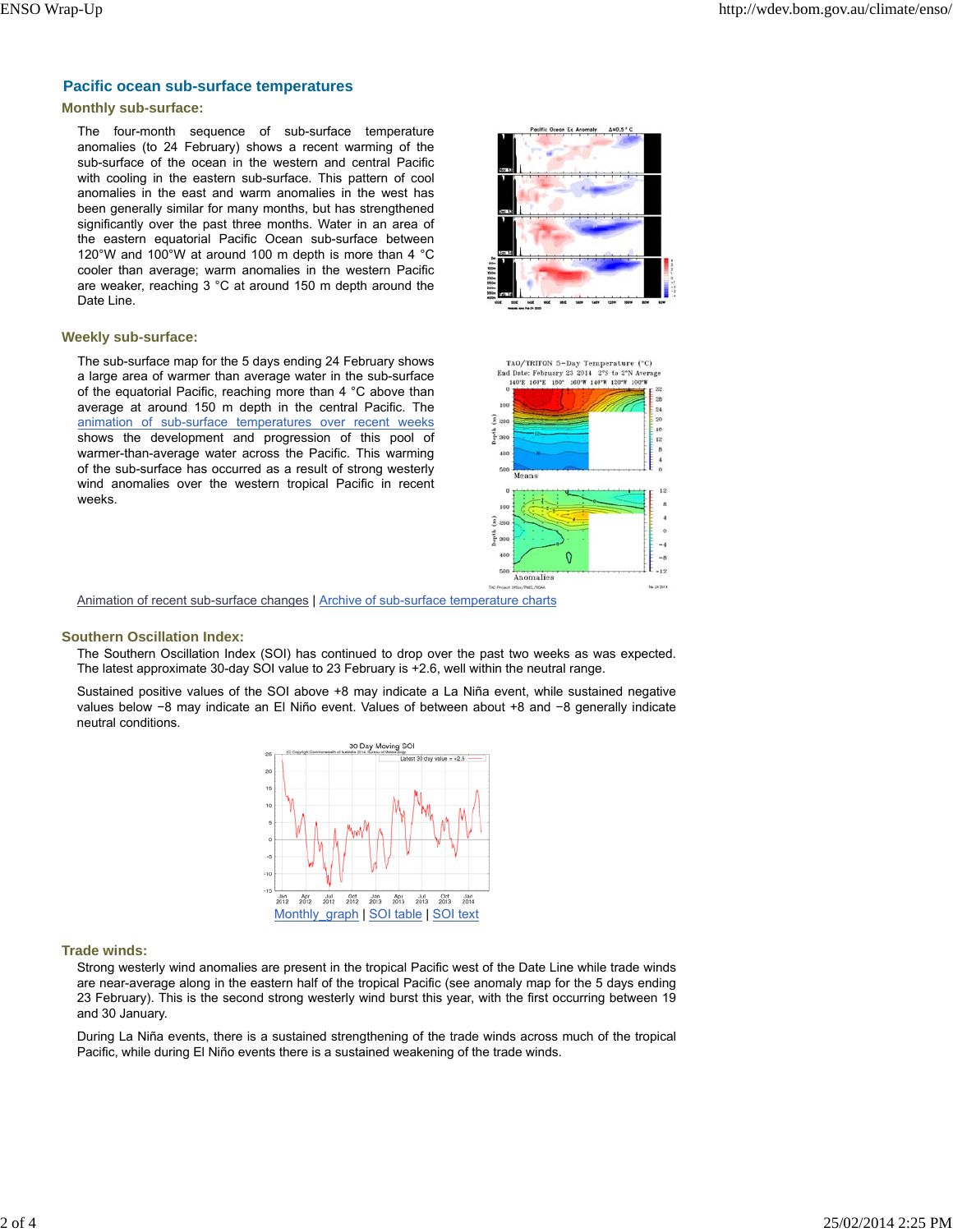

# **Cloudiness near the Date Line:**

Cloudiness near the Date Line has generally been slightly below average since early January and remained so over the past two weeks.

Cloudiness along the equator, near the Date Line, is an important indicator of ENSO conditions, as it typically increases (negative Outgoing Long-wave Radiation (OLR) anomalies) near and to the east of the Date Line during an El Niño event and decreases (positive OLR anomalies) during a La Niña event.



# **Climate Models:**

The majority of international climate models surveyed by the Bureau indicate that SSTs in the equatorial Pacific Ocean are likely to slowly warm, although remaining in the ENSO-neutral range until at least the end of autumn. Some models suggest this warming may approach or exceed El Niño thresholds during winter.

The predictability of El Niño or La Niña conditions for the period extending through and beyond autumn is lower than for forecasts made at other times of the year (known as "the autumn predictability barrier"). Long-range model outlooks should be used cautiously at this time.